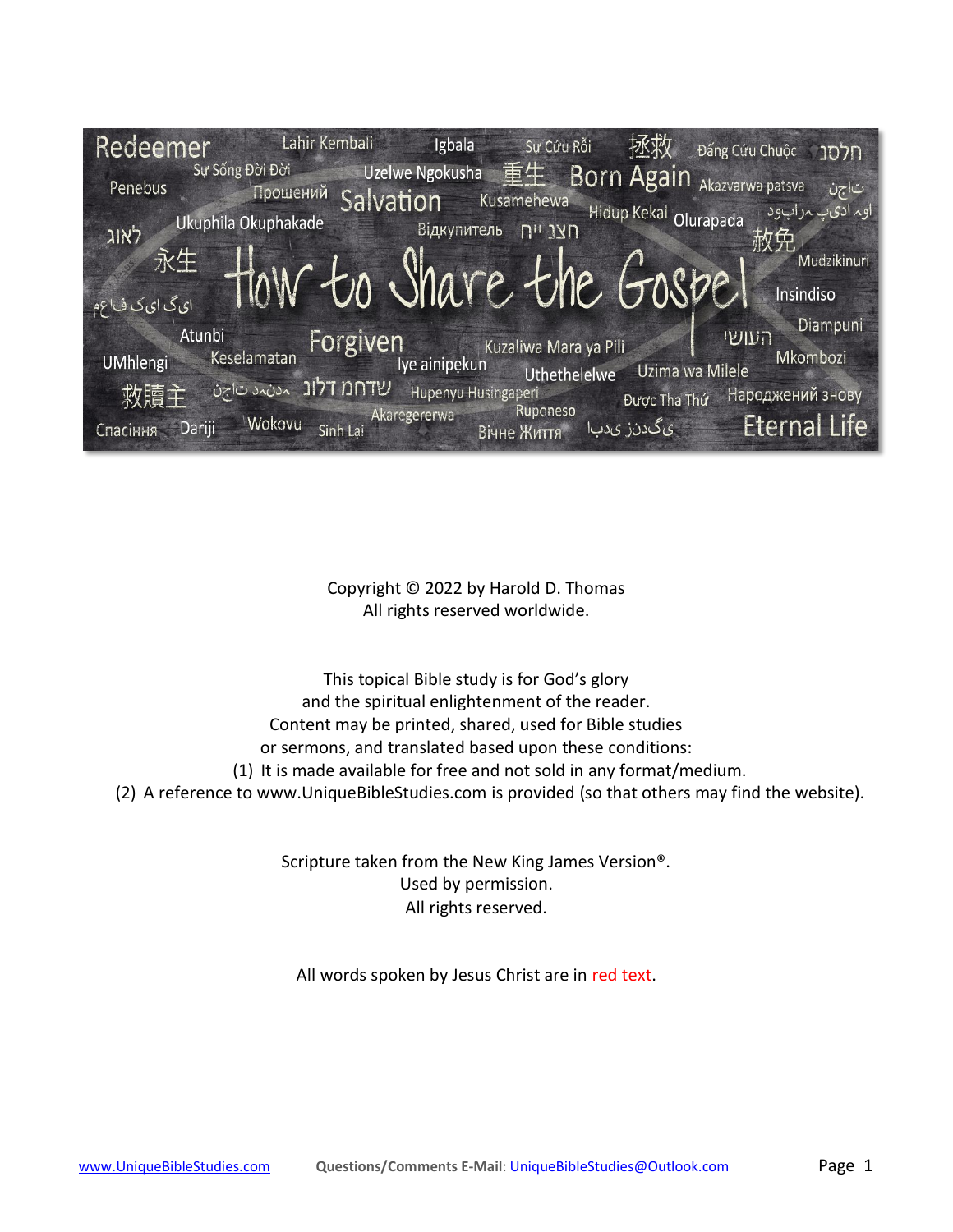# **Introduction**

A person will feel different on the inside when they make a decision to accept Jesus Christ as their Savior. As they realize they are forgiven:

- The weight and burden of sin seems to lift from their shoulders.
- They experience an indescribable peace and joy deep within the heart.
- Sometimes emotions are expressed in the form of tears (especially if they have been resisting God's calling).
- God's grace and love begins to replace hatred and anger.
- Pride and self-centeredness declines as humility and empathy increases.
- They begin to see the world differently, because the darkness they were once living in (and controlled by) has been illuminated by the light of Jesus Christ.

This transformation exemplifies a new spiritual birth—being born again from spiritual death to spiritual life by the Spirit—which Jesus declared is required to see the Kingdom of God. Jesus said:

- "Most assuredly, I say to you, unless one is born again, he cannot see the kingdom of God." John 3:3
- "Most assuredly, I say to you, unless one is born of water and the Spirit, he cannot enter the kingdom of God. That which is born of the flesh is flesh, and that which is born of the Spirit is spirit. Do not marvel that I said to you, 'You must be born again.'" John 3:5-7

"And you He made alive, who were dead in trespasses and sins, in which you once walked according to the course of this world, according to the prince of the power of the air, the spirit who now works in the sons of disobedience, among whom also we all once conducted ourselves in the lusts of our flesh, fulfilling the desires of the flesh and of the mind, and were by nature children of wrath, just as the others." Ephesians 2:1-3

"But God, who is rich in mercy, because of His great love with which He loved us, even when we were dead in trespasses, made us alive together with Christ (by grace you have been saved), and raised us up together, and made us sit together in the heavenly places in Christ Jesus, that in the ages to come He might show the exceeding riches of His grace in His kindness toward us in Christ Jesus. For by grace you have been saved through faith, and that not of yourselves; it is the gift of God, not of works, lest anyone should boast. For we are His workmanship, created in Christ Jesus for good works, which God prepared beforehand that we should walk in them." Ephesians 2:4-10

What's more, we want to share this experience with others. Although pale by comparison, it is similar to our human desire to share with others when we find something new and wonderful: a new recipe, restaurant, movie, place to go, and so forth. However, sharing our born-again experience with someone is quite different because the Gospel of Jesus Christ operates within the spiritual realm, and is eternal.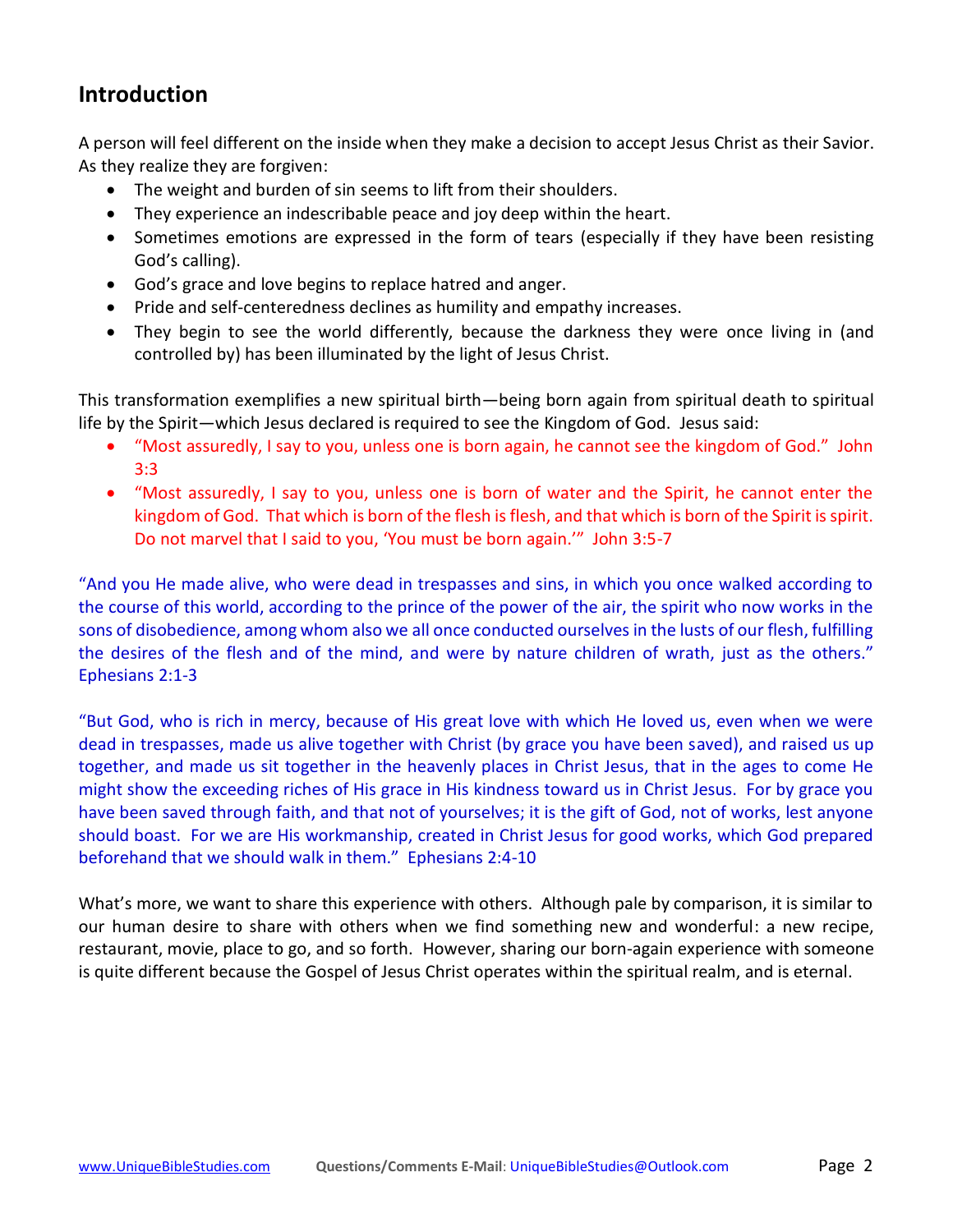# **The Gospel of Jesus Christ**

Gospel means "good news." So the gospel of Jesus Christ is the good news that He provided a means for the forgiveness of sins for all who believe. Jesus Christ—who lived a sinless life—died on the cross and shed His blood as the one, only, worthy, and perfect sacrifice to God as an atonement for our sins.

For we are all sinners in desperate need of forgiveness, and a restoration of our relationship with God.

"For the wages of sin is death, but the gift of God is eternal life in Christ Jesus our Lord." Romans 6:23

Jesus said, "For God so loved the world that He gave His only begotten Son, that whoever believes in Him should not perish but have everlasting life. For God did not send His Son into the world to condemn the world, but that the world through Him might be saved." John 3:16-17

"If you confess with your mouth the Lord Jesus and believe in your heart that God has raised Him from the dead, you will be saved." Romans 10:9

Jesus said, "I am the resurrection and the life. He who believes in Me, though he may die, he shall live. And whoever lives and believes in Me shall never die." John 11:25-26

Jesus said, "I am the way, the truth, and the life. No one comes to the Father except through Me." John 14:6

Those who place their hope, belief, faith, and trust in Jesus Christ—in what He did for us on the cross are forgiven for their sins and are justified: blameless, vindicated and acceptable to God.

"Being justified freely by His grace through the redemption that is in Christ Jesus, whom God set forth as a propitiation by His blood, through faith, to demonstrate His righteousness, because in His forbearance God had passed over the sins that were previously committed, to demonstrate at the present time His righteousness, that He might be just and the justifier of the one who has faith in Jesus." Romans 3:24-26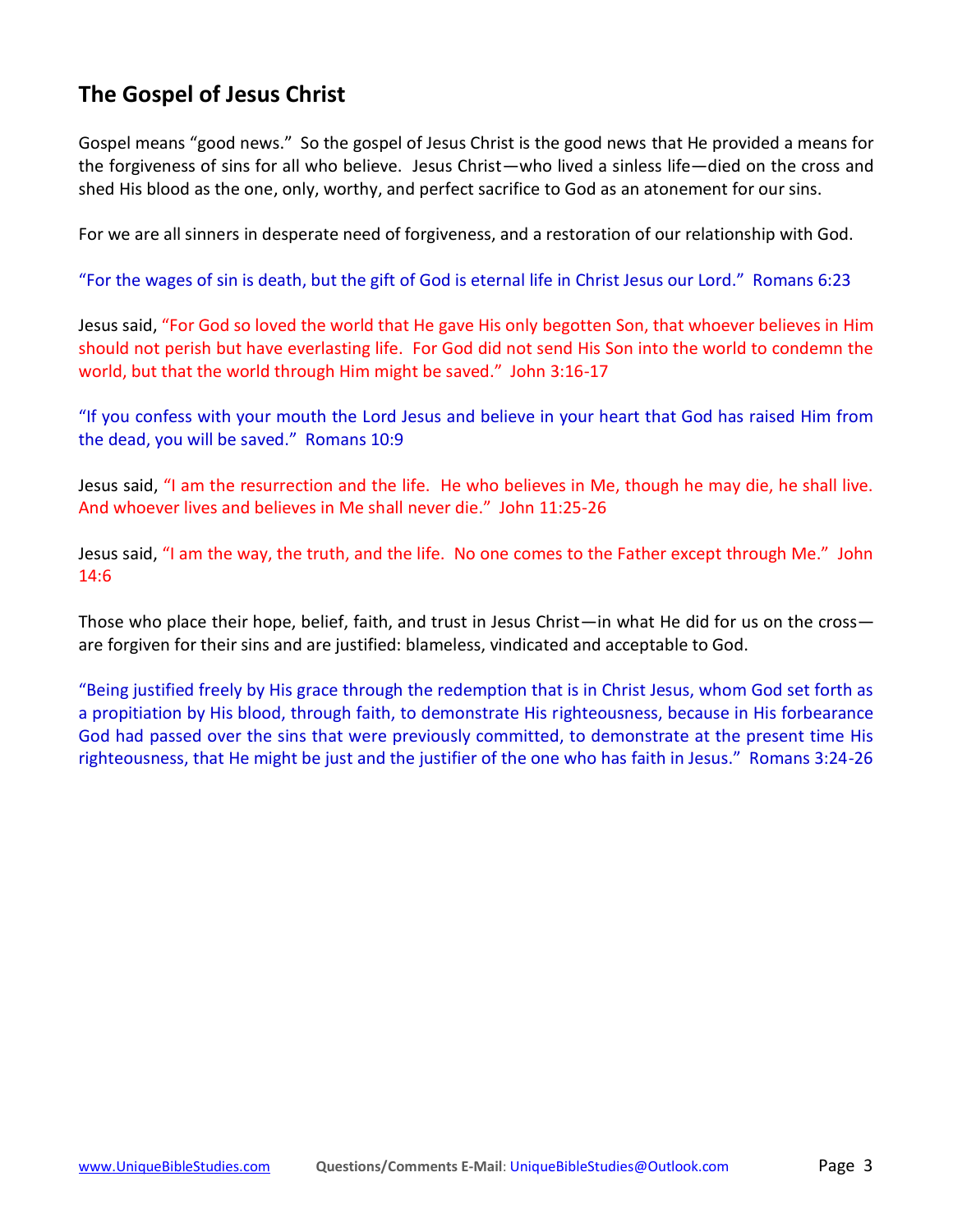# **Sharing the Gospel**

Similar to the physical birth of an infant, a new born-again Christian must first crawl before they can walk, and walk before they can run. And similar to a toddler who will often fall down as they first attempt to stand up from a crawling position, a young Christian may also fall down when attempting to share Jesus Christ with someone. This is often due to a reliance upon our own skills, attributes and capabilities because this is how we interacted with the world when we lived in darkness.

It is important for every Christian to understand the following spiritual truth. Overcoming the challenges and roadblocks created by Satan and his minions will not occur by human skills, attributes, capabilities, and sheer will. But rather, it occurs within the spiritual realm—for it is only the Holy Spirit who can directly influence someone's heart and change it from within. The Holy Spirit:

- Is our Helper.
- Dwells with us and in us.
- Teaches us all things.
- Brings scripture to the forefront of our mind.
- Is the one who convicts of sin.
- Declares righteousness and judgment.
- Guides us into all truth.
- Glorifies Jesus Christ.

Jesus spoke of the Holy Spirit prior to His death on the cross.

"If you love Me, keep My commandments. And I will pray the Father, and He will give you another Helper, that He may abide with you forever—the Spirit of truth, whom the world cannot receive, because it neither sees Him nor knows Him; but you know Him, for He dwells with you and will be in you." John 14:15-17

"But the Helper, the Holy Spirit, whom the Father will send in My name, He will teach you all things, and bring to your remembrance all things that I said to you." John 14:26

"And when He has come, He will convict the world of sin, and of righteousness, and of judgment: of sin, because they do not believe in Me; of righteousness, because I go to My Father and you see Me no more; of judgment, because the ruler of this world is judged." John 16:8-11

"However, when He, the Spirit of truth, has come, He will guide you into all truth; for He will not speak on His own authority, but whatever He hears He will speak; and He will tell you things to come. He will glorify Me, for He will take of what is Mine and declare it to you." John 16:13-16

As such, sharing Jesus with someone must be foundationally based upon a complete dependence upon the Holy Spirit, and a willing heart that is filled with God's love, grace, mercy, peace, and compassion for those who are unaware they are living in sin and darkness, and do not know the truth.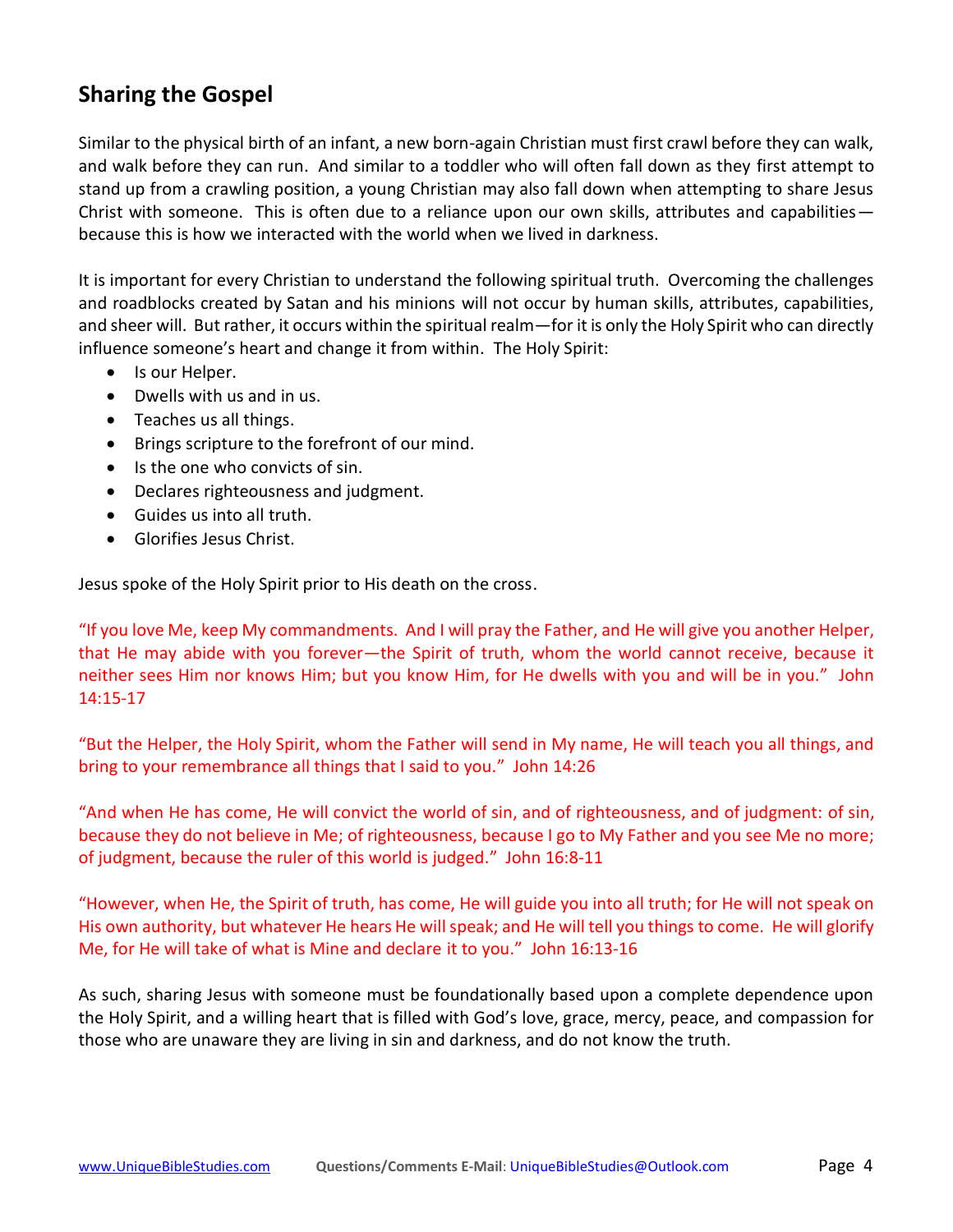The Apostle Paul was a perfect example of our need to rely upon the Holy Spirit when we share the Gospel. Paul lacked speaking skills, and depended upon the Holy Spirit to guide him in what to say.

"And I, brethren, when I came to you, did not come with excellence of speech or of wisdom declaring to you the testimony of God. For I determined not to know anything among you except Jesus Christ and Him crucified. I was with you in weakness, in fear, and in much trembling. And my speech and my preaching were not with persuasive words of human wisdom, but in demonstration of the Spirit and of power, that your faith should not be in the wisdom of men but in the power of God. 1 Corinthians 2:1-5

Paul did not rely upon his wisdom, and simply spoke of Jesus Christ and Him crucified. His poor in spirit condition (weakness, fear and trembling), combined with his complete reliance upon the Holy Spirit to speak through him, resulted in the demonstration of the Spirit and of power—all with the intent of directing the listener's faith towards God.

"But the wisdom that is from above is first pure, then peaceable, gentle, willing to yield, full of mercy and good fruits, without partiality and without hypocrisy. Now the fruit of righteousness is sown in peace by those who make peace." James 3:17-18

There is an indescribable feeling that occurs when we are led by the Holy Spirit to speak life and truth into someone who is spiritually dead. What's more, words seem to flow from our innermost being. Jesus said, "He who believes in Me, as the Scripture has said, out of his heart will flow rivers of living water." John 7:38

When sharing the Gospel of Jesus Christ it is also important to be sensitive and empathetic, and never be judgmental or condemning. Christians are forgiven by God's grace and mercy. Grace is receiving what we do not deserve, and mercy is not receiving what we do deserve. As such, no Christian has the right to judge or condemn someone—for this is the responsibility of the Holy Spirit (while on earth), and Jesus Christ during the final judgment.

Jesus said, "Judge not, that you be not judged. For with what judgment you judge, you will be judged; and with the measure you use, it will be measured back to you. And why do you look at the speck in your brother's eye, but do not consider the plank in your own eye? Or how can you say to your brother, 'Let me remove the speck from your eye'; and look, a plank is in your own eye? Hypocrite! First remove the plank from your own eye, and then you will see clearly to remove the speck from your brother's eye." Matthew 7:1-5

To facilitate non-judgmental sensitivity, empathy and compassion, it is helpful to remember what we were like before we accepted Jesus Christ as our Savior and Lord—including our transition from darkness to light. For example:

- We were driven by our self-centered sinful nature and fleshly desires.
- We justified our sin by repositioning or deflecting the truth.
- We were unwilling to honestly evaluate our sin and all of the consequences.
- We could not see nor understand that we were held in darkness by lies.
- We were unaware that we needed help to overcome and change who we were.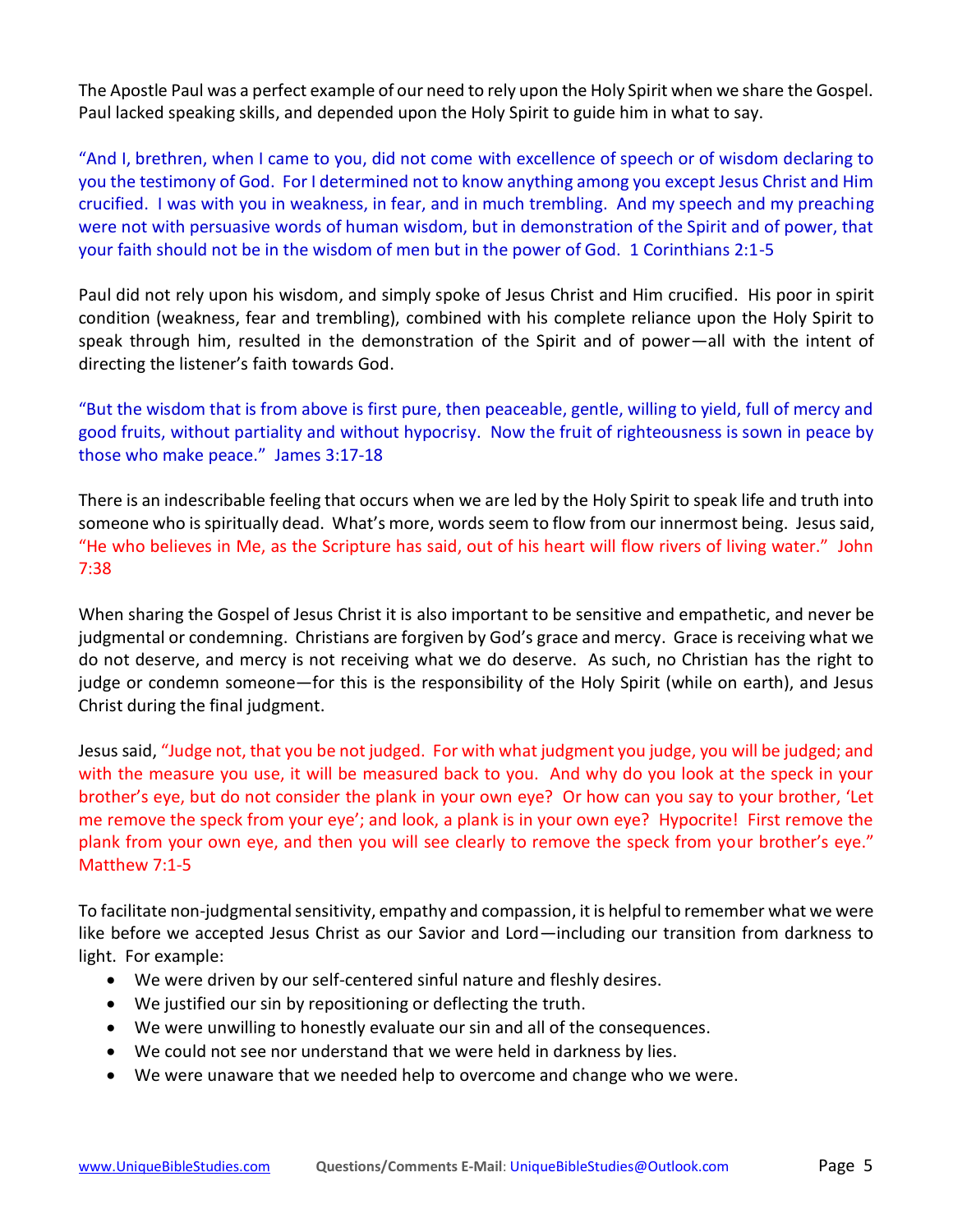However, as the light of God began to illuminate what was hidden in the darkness, we began to see the truth and we began to change from within. This is when we first developed a disdain for our sin as we developed a curiosity and interest in seeking God. This is also the point in time when our healing began and we became a member of a new spiritual family.

# **A New Spiritual Family**

Jesus said, "For whoever does the will of My Father in heaven is My brother and sister and mother." Matthew 8:50

There is an aspect to our design that is unique to all living organisms, in that we are thoughtful about the opinions other persons have towards us, and how we are perceived. We want to "fit in," be accepted, and respected amongst family, friends, work associates, and social groups. This aspect of our design is important in that it facilitates social interaction. Unfortunately, this aspect of our design can have negative consequences. For example, when we need acceptance and approval from others:

- Our perception of self-worth can become dependent upon the opinions of others.
- We are more easily manipulated by those whom we seek acceptance and approval.
- It can become more difficult to disengage and disconnect from our prior life of sin.
- It is not what God desires for us.

When sharing the Gospel, it is possible for some to feel intimidated or threatened because of possible rejection, condemnation, castigation, and denouncement by friends and family members. However, those who are born again are adopted into a new spiritual family: the family of God. This family is unique in that members no longer need approval from man—but seeks to please God, desires to proclaim His truth to anyone who will listen; and supports one another in God's unconditional love, mercy and grace.

"But you are a chosen generation, a royal priesthood, a holy nation, His own special people, that you may proclaim the praises of Him who called you out of darkness into His marvelous light; who once were not a people but are now the people of God, who had not obtained mercy but now have obtained mercy." 1 Peter 2:9-10

"Now, therefore, you are no longer strangers and foreigners, but fellow citizens with the saints and members of the household of God, having been built on the foundation of the apostles and prophets, Jesus Christ Himself being the chief cornerstone, in whom the whole building, being fitted together, grows into a holy temple in the Lord, in whom you also are being built together for a dwelling place of God in the Spirit." Ephesians 2:19-22

"For as many as are led by the Spirit of God, these are sons of God. For you did not receive the spirit of bondage again to fear, but you received the Spirit of adoption by whom we cry out, 'Abba, Father.' The Spirit Himself bears witness with our spirit that we are children of God, and if children, then heirs—heirs of God and joint heirs with Christ, if indeed we suffer with Him, that we may also be glorified together." Romans 8:14-17

"Behold what manner of love the Father has bestowed on us, that we should be called children of God! Therefore the world does not know us, because it did not know Him. Beloved, now we are children of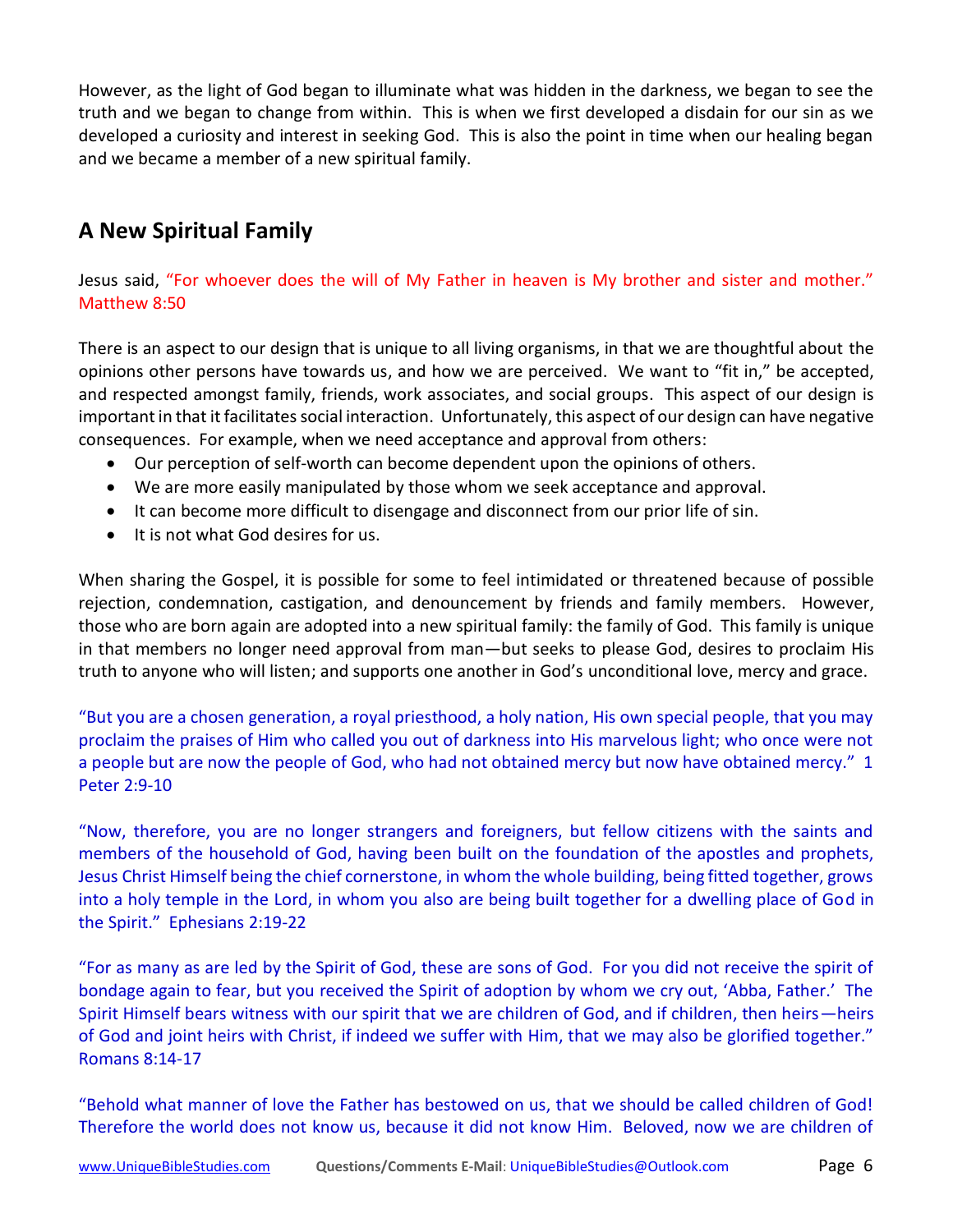God; and it has not yet been revealed what we shall be, but we know that when He is revealed, we shall be like Him, for we shall see Him as He is. And everyone who has this hope in Him purifies himself, just as He is pure." 1 John 3:1-3

As a new born-again Christian matures, they will realize a large percentage of non-Christians are primarily self-centered and lack altruism (a selfless concern for the well-being of others). This enlightenment facilitates:

- A reduction in the dependence upon opinions, acceptance and approval from others.
- A realization that the only One who matters is God.

Another concern when sharing the Gospel is being perceived as a hypocrite. Hypocrisy is defined as:

- Claiming to have moral standards or beliefs to which one's own behavior does not conform.
- When someone does something they tell others not to do.

Most cultures view a hypocrite as a fraud, a liar, not trustworthy, and mentally unstable. Because of this, persons prefer to avoid placing themselves in situations where they may be perceived as being a hypocrite. Unfortunately, because of our sinful nature, it is virtually impossible for anyone to live up entirely to their own moral code. As such, those who judge others as being hypocrites are usually hypocrites themselves (but are unaware of their condition).

However, there is a sinister dimension of Hypocrisy in that it is a delusional lie, has a caustic influence upon our perception, and is used as a demonic means to:

- Circumvent a Christian from sharing the Gospel.
- Convince a non-Christian to reject the truth.

From the Christian's perspective, we recognize our weaknesses and failures, we understand we are not perfect, and we know we are forgiven. However, our shortcomings may be leveraged against us when we attempt to share Jesus Christ with someone. For example, a Christian may experience accusatory thoughts when given an opportunity to share Jesus Christ, such as *"How can I share my faith based upon how I just acted (or how I have acted in the past)? I feel like a hypocrite!"* This misdirected perception makes it more difficult for a Christian to witness to someone because it transitions our thoughts inward and away from proclaiming God's love, grace and mercy.

Satan and his minions will use lies to:

- Remind believers of their sin.
- Sow doubts of their salvation into their hearts and minds.
- Create a perception of their unworthiness of being a member of God's family.
- Misdirect the message of God's grace, mercy, love, and faithfulness.

From the non-Christian's perspective, humans are uniquely designed with an ability to compare what one says versus their behavior. As such, non-Christians will often look for hypocritical behavior that does not align with a Christian's professed faith. Once an inconsistency is identified, the non-Christian's perception of Christian hypocrisy serves as a means to hold them under the bondage of their sin, and justify their rejection of declared truth.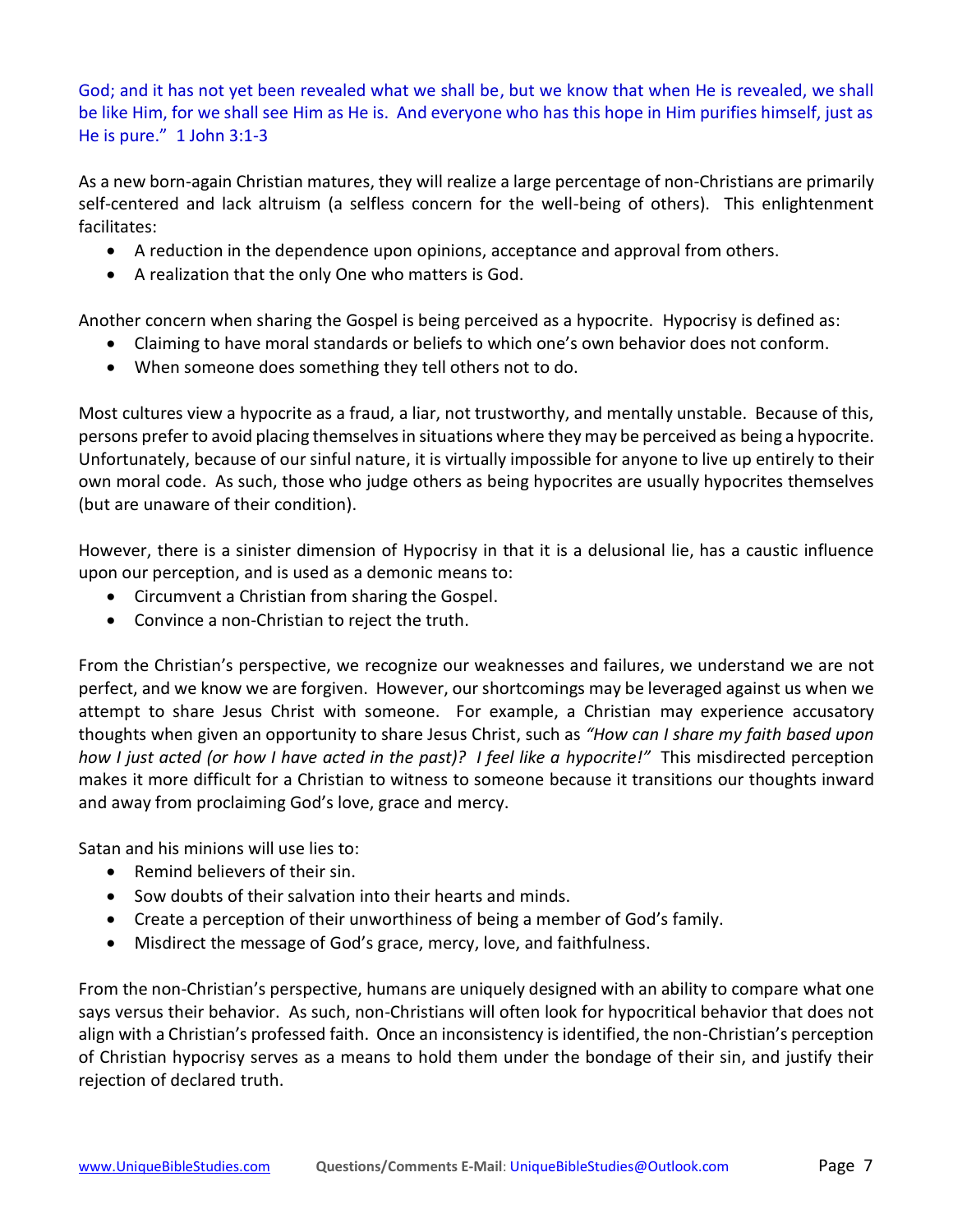Satan and his minions will use lies to:

- Harden the hearts of non-Christians.
- Cause non-Christians to perceive Christian faith as delusional.
- Maintain darkness, control, and bondage to sin.
- Justify rejecting Jesus Christ.

# **4 Foundational Truths**

Sharing the Gospel of Jesus Christ is comprised of the following 4 foundational truths:

- 1. God loves us.
- 2. We are separated from God because of our sin.
- 3. God sacrificed His Son as a means to restore our relationship with Him.
- 4. Restoration of the relationship begins when we believe Jesus Christ took the punishment for our sins when He was crucified on the cross.

It is important to note that each foundational truth must be supported by scripture. For it is the power of God's word that breaks through internal barriers and the hardened heart of one who is living in sin.

"For the word of God is living and powerful, and sharper than any two-edged sword, piercing even to the division of soul and spirit, and of joints and marrow, and is a discerner of the thoughts and intents of the heart." Hebrews 4:12

Suggested words to say are *italicized,* and all spoken words must be supported by scripture that follows.

## **1. God loves us!**

*God loves you and wants you to experience peace and life.* Jesus said, "For God so loved the world that He gave His only begotten Son, that whoever believes in Him should not perish but have everlasting life. For God did not send His Son into the world to condemn the world, but that the world through Him might be saved." John 3:16-17

## **2. We are separated from God because of our sin.**

*God gave us simple rules to live by: the 10 Commandments. Failure to obey these are a sin. For example, the eight commandment states "You shall not steal." Have you ever stolen something in your life? The ninth commandment states "You shall not lie." Have you ever lied? If yes you have committed sins that have separated you from God and are in need of forgiveness.*

*God is holy. But because of our sin—which does not align with God's will and desire for us—we are separated from having a relationship with Him. What's more, our sin results spiritual death while we are alive, and eternal death after we die.*

"For all have sinned and fall short of the glory of God." Romans 3:23 "For the wages of sin is death, but the gift of God is eternal life in Christ Jesus our Lord." Romans 6:23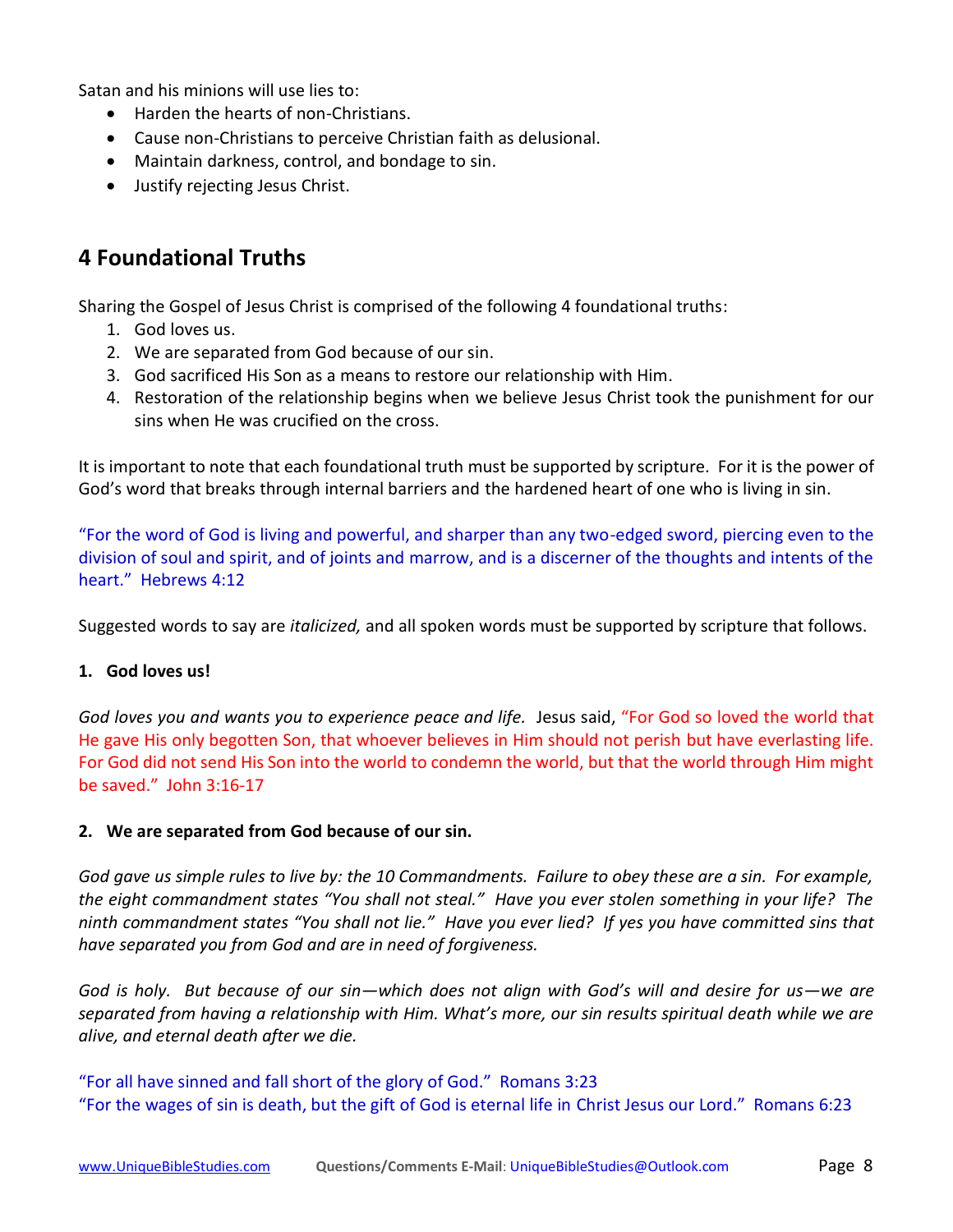### **3. God provided a means to restore our relationship with Him.**

*God's love—expressed by the crucified death of His Son, Jesus Christ, bridges the gap of separation between us and God.* "Who Himself bore our sins in His own body on the tree, that we, having died to sins, might live for righteousness." 1 Peter 2:24

#### **4. Believe Jesus Christ took the punishment for our sins by His sacrificial death.**

*The forgiveness of our sins, and the restoration of our relationship with God, is as simple as believing in what Jesus Christ did for as a propitiation of our sins: appeasing the wrath of God towards our sins and restoring our relationship with Him).*

"For by grace you have been saved through faith, and that not of yourselves; it is the gift of God." Ephesians 2:8

"But as many as received Him, to them He gave the right to become children of God." John 1:12

*Here is a simple parable that assists in the understanding of what Jesus Christ did for us.*

*A person committed a crime, was found guilty, and was standing before the judge awaiting the sentence. The judge declared "For the crime you committed, you will receive 10 lashings." Meanwhile, in the back of the room, stood a quiet figure who walked forward, approached the bench and said, "Your honor, I will receive the 10 lashings. Although this person is guilty, I will graciously receive the punishment that is due, and fulfill the obligation because of the crime that was committed."* 

*In a similar manner, we are guilty of sins against God and are destined to receive the consequences for our wrongdoings. However, because of our faith in what Jesus Christ did for us (by receiving the punishment for our sins as He died on the cross)—we are eternally forgiven.* 

*However, Jesus did much more for all who believe. He rose from the dead three days after His crucifixion, presented Himself to hundreds as proof, and then took His place at the right hand of God.*

"Christ died for our sins according to the Scriptures, and that He was buried, and that He rose again the third day according to the Scriptures, and that He was seen by Cephas, then by the twelve. After that He was seen by over five hundred brethren at once, of whom the greater part remain to the present, but some have fallen asleep. After that He was seen by James, then by all the apostles. Then last of all He was seen by me also, as by one born out of due time." 1 Corinthians 15:3-8

"The God of our Lord Jesus Christ, the Father of glory ... raised Him from the dead and seated Him at His right hand in the heavenly places far above all principality and power and might and dominion, and every name that is named, not only in this age but also in that which is to come." Ephesians 1:17-21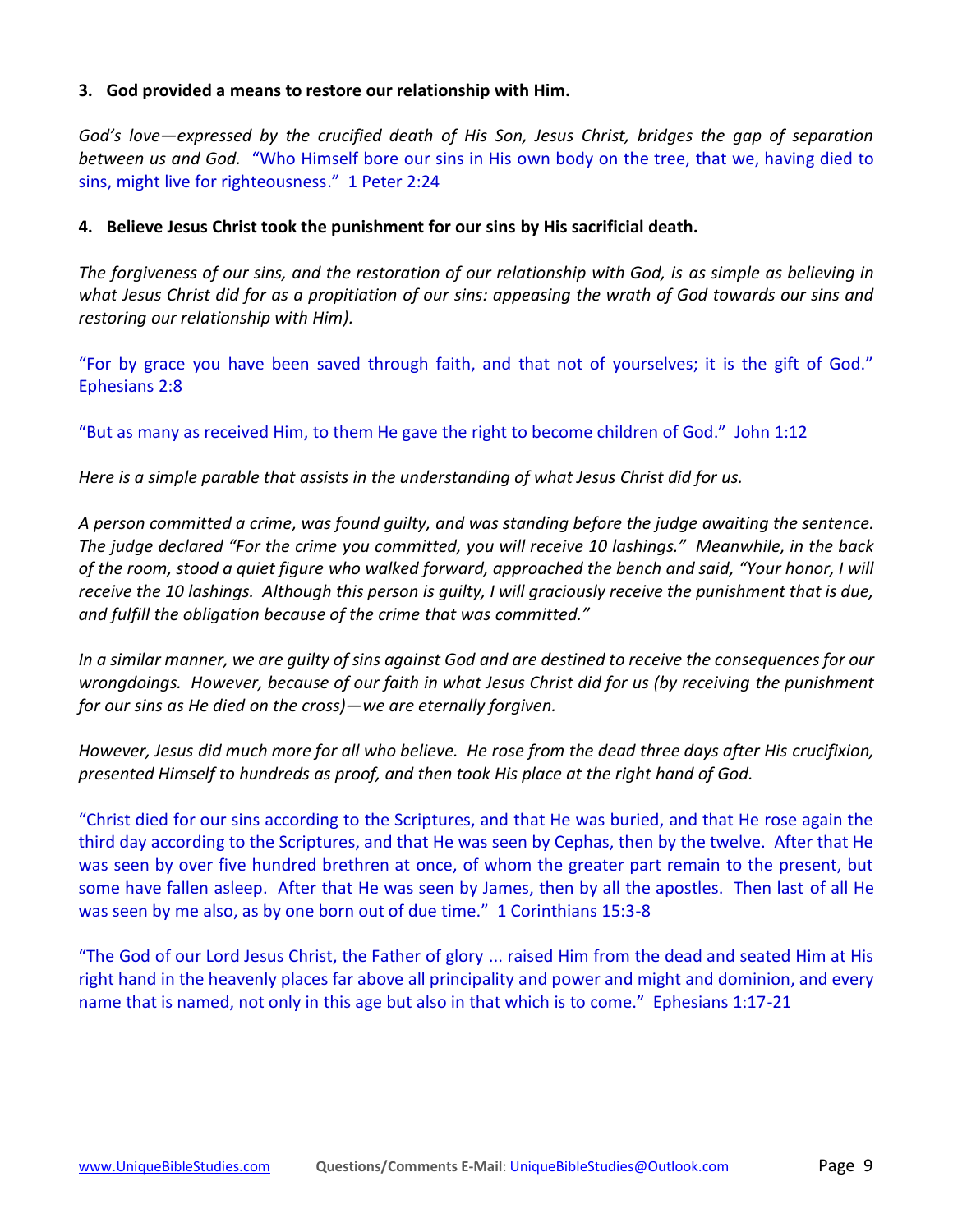### **The Next Step**

#### "For whoever calls on the name of the Lord shall be saved." Romans 10:13

To receive Jesus Christ, a person needs to express the following in prayer:

- 1. Admit they are a sinner.
- 2. Ask for forgiveness and express a willingness to turn away from their sin.
- 3. State their belief Jesus died for their sins.
- 4. Receive Jesus into their heart and life.

It is helpful if you lead the person in a "sinner's prayer" and ask them to repeat after you. The following words are only a suggestion. What is most important is the prayer is spoken from the heart—regardless of what words are used.

*Heavenly Father, I am a sinner and I ask for your forgiveness. Thank You for sending Your Son, Jesus Christ, to die for my sins. Jesus, I place my faith and trust in You, and will follow You as my Savior and Lord. Guide my life and help me to live in Your will. In the name of Jesus I pray, amen.*

If you are able to lead someone in a sinner's prayer, you have assisted them into their new spiritual born again birth. If not, don't be discouraged. Jesus explained different types of responses a Christian may encounter when sharing the Gospel in the Parable of the Sower.

## **The Parable of the Sower**

Jesus Christ used the physical realm to explain the spiritual realm. For example, Jesus explained sharing the Gospel is similar to a person who is spreading seeds in a field that land onto 4 different types of soil: wayside, stony ground, among thorns, and good ground. Each type of ground the seed falls upon has a different physical (and corresponding spiritual) result.

In addition, from a physical perspective there are three basic activities in growing crops: sowing seeds, watering, and harvesting. One may plant the seed, another may water, and a third person may reap the harvest. The same is true within the spiritual realm. One may plant the seed of God's word, another may water it, and a third person my witness the harvest—and all who participate are rewarded.

Mark 4:3-8 describes the physical realm of the parable, Mark 4:14-20 describes the spiritual realm.

"Listen! Behold, a sower went out to sow. And it happened, as he sowed, that some seed fell by the wayside; and the birds of the air came and devoured it. Some fell on stony ground, where it did not have much earth; and immediately it sprang up because it had no depth of earth. But when the sun was up it was scorched, and because it had no root it withered away. And some seed fell among thorns; and the thorns grew up and choked it, and it yielded no crop. But other seed fell on good ground and yielded a crop that sprang up, increased and produced: some thirtyfold, some sixty, and some a hundred." Mark 4:3-8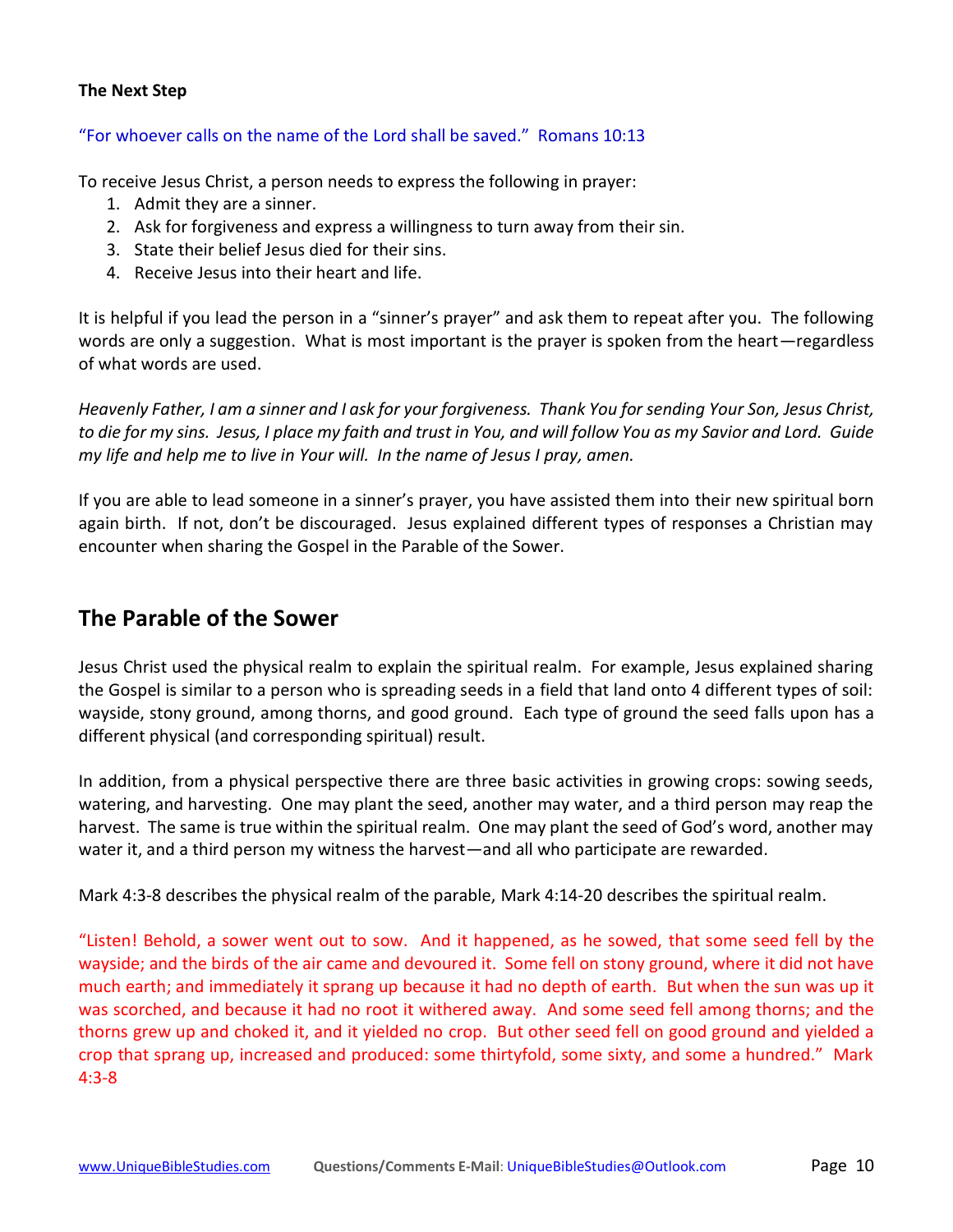"The sower sows the word. And these are the ones by the wayside where the word is sown. When they hear, Satan comes immediately and takes away the word that was sown in their hearts. These likewise are the ones sown on stony ground who, when they hear the word, immediately receive it with gladness; and they have no root in themselves, and so endure only for a time. Afterward, when tribulation or persecution arises for the word's sake, immediately they stumble. Now these are the ones sown among thorns; they are the ones who hear the word, and the cares of this world, the deceitfulness of riches, and the desires for other things entering in choke the word, and it becomes unfruitful. But these are the ones sown on good ground, those who hear the word, accept it, and bear fruit: some thirtyfold, some sixty, and some a hundred." Mark 4:14-20

It is a wonderful experience when we are used by the Holy Spirit to assist someone into their salvation. However, do not become discouraged if you fall short of your desired outcome—nor condemn or attempt to force someone into belief. Remember Jesus described 4 different types of soil the seed may land upon. And yes, it is possible for the seed to fall onto unproductive ground. However, things may change in the future for this person: winds and rain may shift the good soil towards the struggling seed, or may move the seed to more fertile ground. Besides, spiritual enlightenment and salvation are the responsibility of the Holy Spirit—for we do not (and cannot) save a person. In addition, the influence of our efforts may not be realized until sometime in the future.

Personally, I correlate to the parable's wayside when I first heard the Gospel and accepted Jesus Christ as my Savior. A few days thereafter I was back to sinning and living in darkness. But God said, "I will never leave you nor forsake you." (Hebrews 13:5) A couple years later I gave my life to Jesus and accepted Him as my Lord. I had made a mess of my life, Jesus Christ was knocking on the door to my heart, and I let Him in. Some planted, some watered, and another witnessed my harvest into the Kingdom.

"Who then is Paul, and who is Apollos, but ministers through whom you believed, as the Lord gave to each one? I planted, Apollos watered, but God gave the increase. So then neither he who plants is anything, nor he who waters, but God who gives the increase. Now he who plants and he who waters are one, and each one will receive his own reward according to his own labor." 1 Corinthians 3:5-8

Jesus said, "Behold, I say to you, lift up your eyes and look at the fields, for they are already white for harvest! And he who reaps receives wages, and gathers fruit for eternal life, that both he who sows and he who reaps may rejoice together. For in this the saying is true: 'One sows and another reaps.' I sent you to reap that for which you have not labored; others have labored, and you have entered into their labors." John 4:35-38

### **God's word never returns void.**

In addition, God's spoken word always has an eternal and purposeful result (even though it may not be initially apparent). "So shall My word be that goes forth from My mouth; It shall not return to Me void, but it shall accomplish what I please, and it shall prosper in the thing for which I sent it." Isaiah 55:11

What's very sad but true, if the Gospel of Jesus Christ is rejected by someone, each word spoken to them will be revealed during their judgment. For they will have no excuse for not knowing the truth, and will have a constant reminder of why they are being eternally tormented day and night in the lake of fire.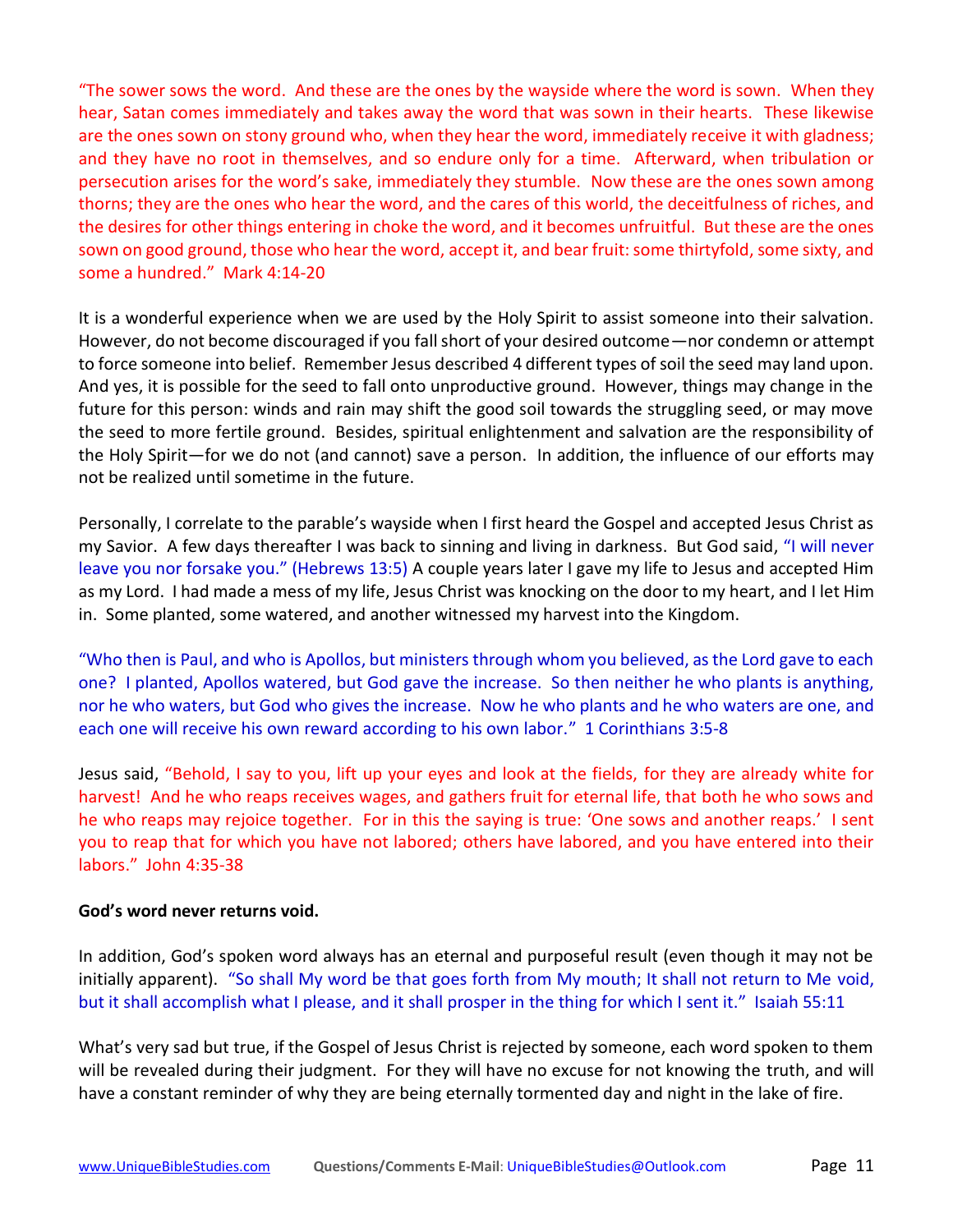"And I saw the dead, small and great, standing before God, and books were opened. And another book was opened, which is the Book of Life. And the dead were judged according to their works, by the things which were written in the books. The sea gave up the dead who were in it, and Death and Hades delivered up the dead who were in them. And they were judged, each one according to his works. Then Death and Hades were cast into the lake of fire. This is the second death. And anyone not found written in the Book of Life was cast into the lake of fire." Revelation 20:12-15

Jesus said, "And this is the condemnation, that the light has come into the world, and men loved darkness rather than light, because their deeds were evil. For everyone practicing evil hates the light and does not come to the light, lest his deeds should be exposed. But he who does the truth comes to the light, that his deeds may be clearly seen, that they have been done in God." John 3:19-21

## **Important things to remember!**

- How we live our life is a significant part of our witness. People will listen to what we say, and will compare it against what we do.
- Listen! We can earn the right to be heard by sincerely listening to others. It is important to first understand and empathize with their situation and challenges in life before we share the Gospel.
- Recognize people will often describe the consequences of their sin—but not realize what they are experiencing is because of their sin. As such, we need to explain the source of the difficulties in their life, and how God provided us with a means to overcome them.
- Keep it simple. Do not use religious terms people do not understand, and do not add denominational or other doctrines that may confuse or create barriers. The message should be simply about Jesus Christ—who was God's expression of His love, grace and mercy.
- Never:
	- o Judge someone.
	- o Be condescending.
	- o Speak a negative word regarding any religion, government, or person.
	- o Get pulled into an argument.
	- o Describe the specific details of your sin before you knew Jesus (drugs, sex, etc.)
- Always:
	- o Depend upon the Holy Spirit.
	- o Express genuine heart-felt humility, meekness, empathy, and love.
	- o Share your testimony (how God changed you from within).
	- o Refer to scripture to support what you say.
	- o Answer an objection before you continue the Gospel message.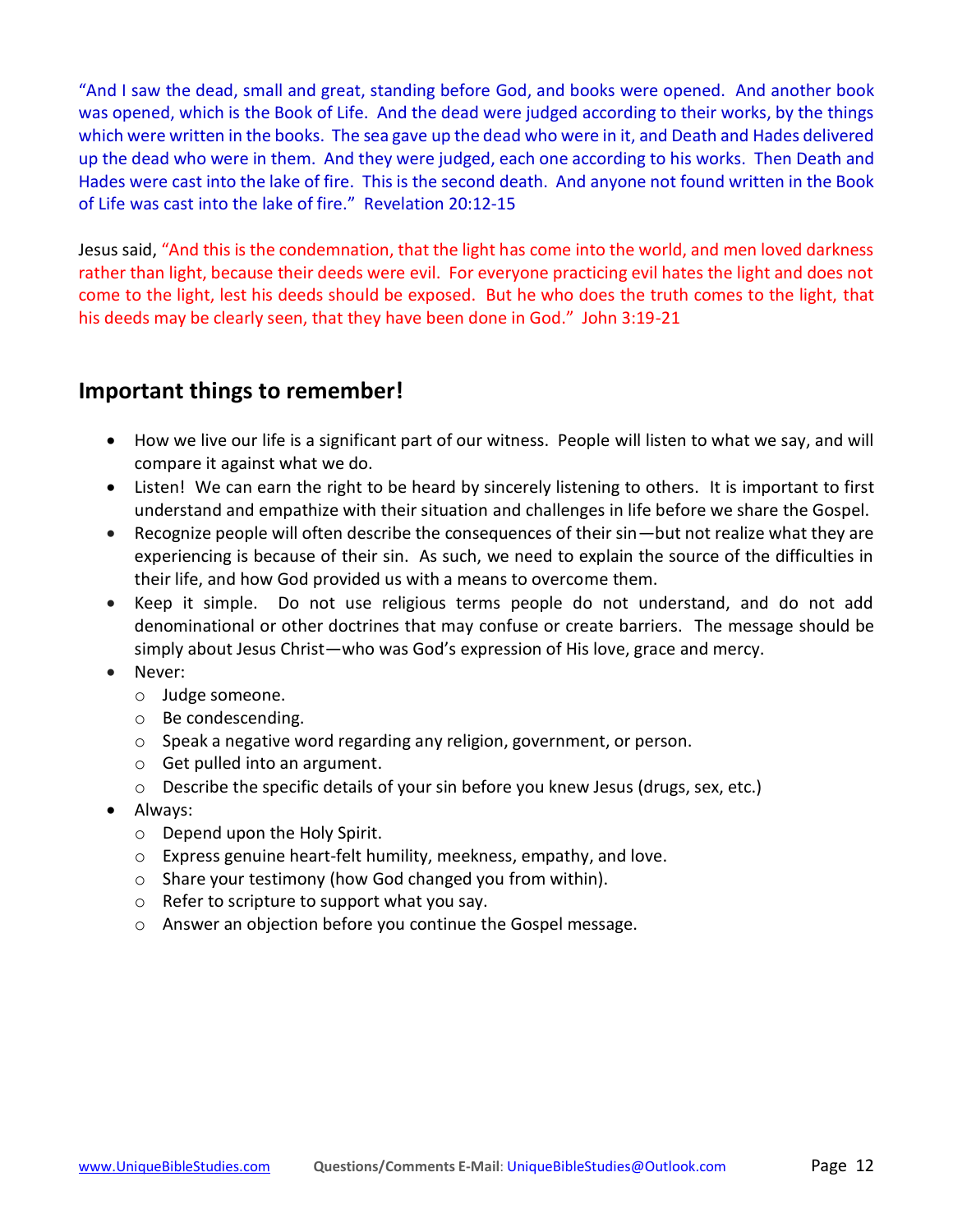# **Objections**

"But sanctify the Lord God in your hearts, and always be ready to give a defense to everyone who asks you a reason for the hope that is in you, with meekness and fear." 1 Peter 3:15

You will likely encounter an objection when sharing the Gospel. An objection is defined as an expression of disapproval or opposition. In addition, an objection provides a reason for disagreeing with and rejecting the truth. However, there may be times when an objection may be comprised of an honest question they are struggling with as they search for answers in life—which is a good thing and requires discernment.

Objection Notes:

- Objections should be viewed from a positive perspective in that they are an opportunity to convert misinformation into facts, and lies into truth.
- If you encounter an objection that you do not feel comfortable in answering, simply state the truth. "Thank you for sharing this with me. However, I do not have sufficient information to respond. Is it ok with you if I obtain the answer and get back to you?"
- Some objections are not be readily apparent. A possible indicator of an objection is a negative response or comment. Careful questioning may be required to determine if an objection exists.
- Respond to an objection before you continue sharing the Gospel. Otherwise, they will not listen.

Here are some common objections. Suggested verbal responses are *italicized*, and includes scripture to support the response.

## **If God is so good, why is there evil in the world?**

*There are 3 reasons: man's free will, his sinful nature, and the influence of Satan. Every living person has a free will—which is the ability to make their own decisions in life. In addition, humans have a sinful nature which strives against God.*

"There is none righteous, no, not one." Romans 3:10 "For all have sinned and fall short of the glory of God." Romans 3:23

*The third component is the influence of Satan (the "god of this age" and the "power of the air who works in the sons of disobedience"). It is Satan who influences and manipulates darkened minds via lies that align with the desires of their sinful nature.*

"But even if our gospel is veiled, it is veiled to those who are perishing, whose minds the god of this age has blinded, who do not believe, lest the light of the gospel of the glory of Christ, who is the image of God, should shine on them." 2 Corinthians 4:3-4

"And you He made alive, who were dead in trespasses and sins, in which you once walked according to the course of this world, according to the prince of the power of the air, the spirit who now works in the sons of disobedience, among whom also we all once conducted ourselves in the lusts of our flesh, fulfilling the desires of the flesh and of the mind, and were by nature children of wrath, just as the others." Ephesians 2:1-3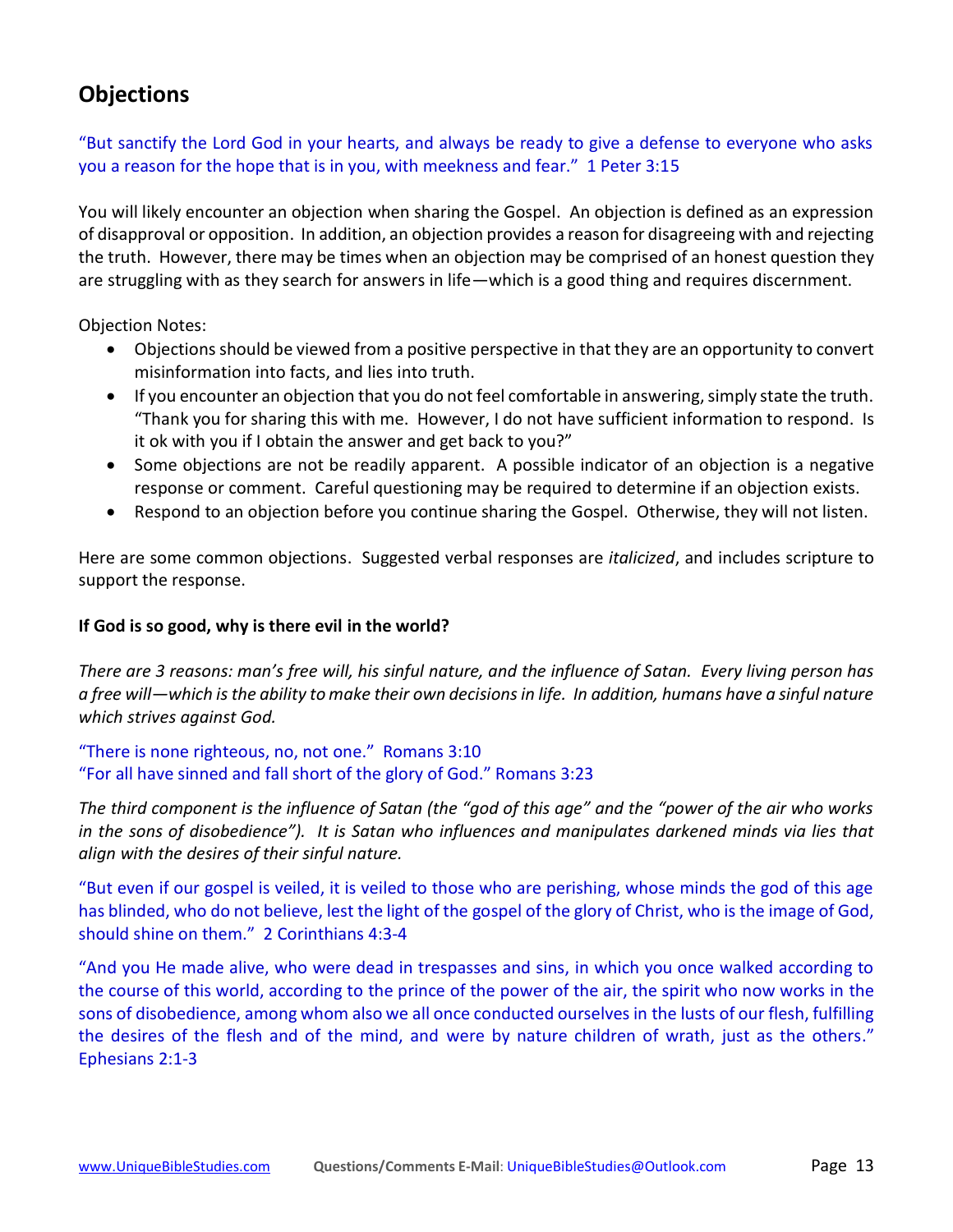*Consider the following truth. Every war, every battle, every skirmish, every murder, every argument, every caustic word spoken, and every sin—began as a delusional lie from the father of lies. Jesus said of Satan:* "He was a murderer from the beginning, and does not stand in the truth, because there is no truth in him. When he speaks a lie, he speaks from his own resources, for he is a liar and the father of it." John 8:44

## **Christians are intolerant to abortion/gay rights.**

*Have you ever heard of the idiom "Don't kill the messenger?" It means don't get angry at or punish someone who is simply delivering undesirable news. For in truth, it is not Christians who are intolerant it is God who is intolerant towards murder and homosexuality.*

*God specifically stated* "You shall not murder." Exodus 20:13 *Abortion is comprised of murdering a small and innocent living human being. As such, based upon God's word, any attempt to justify murder because of one's personal rights or freedoms…is based upon a delusional lie.*

*In addition, God was very specific regarding homosexual behavior.* "Therefore God also gave them up to uncleanness, in the lusts of their hearts, to dishonor their bodies among themselves, who exchanged the truth of God for the lie, and worshiped and served the creature rather than the Creator, who is blessed forever. Amen. For this reason God gave them up to vile passions. For even their women exchanged the natural use for what is against nature. Likewise also the men, leaving the natural use of the woman, burned in their lust for one another, men with men committing what is shameful, and receiving in themselves the penalty of their error which was due." Romans 1:24-27

## **Being a good person is all that matters.**

*This is a common misperception that does not coincide with God's word—which is often due to the fact that it is difficult for us to fully comprehend what is meant by the holiness of God. His holiness is:*

- *Absolute, perfect, distinct, and separate from man.*
- *His nature and character.*
- *Unattainable by man's efforts because of our unholy sinful nature.*

*Besides, if it was possible for someone to achieve God's standard of holiness, the life and death of Jesus would have been useless. However:*

- "No one is holy like the Lord, for there is none besides You." 1 Samuel 2:2
- "But we are all like an unclean thing, and all our righteousnesses are like filthy rags." Isaiah 64:6
- "There is none righteous, no, not one." Romans 3:10
- "For all have sinned and fall short of the glory of God." Romans 3:23
- "If we say that we have no sin, we deceive ourselves, and the truth is not in us. If we confess our sins, He is faithful and just to forgive us our sins and to cleanse us from all unrighteousness. If we say that we have not sinned, we make Him a liar, and His word is not in us." 1 John 1:8-10
- "For the wages of sin is death, but the gift of God is eternal life in Christ Jesus our Lord." Romans 6:23
- "For by grace you have been saved through faith, and that not of yourselves; it is the gift of God, not of works, lest anyone should boast." Ephesians 2:8-9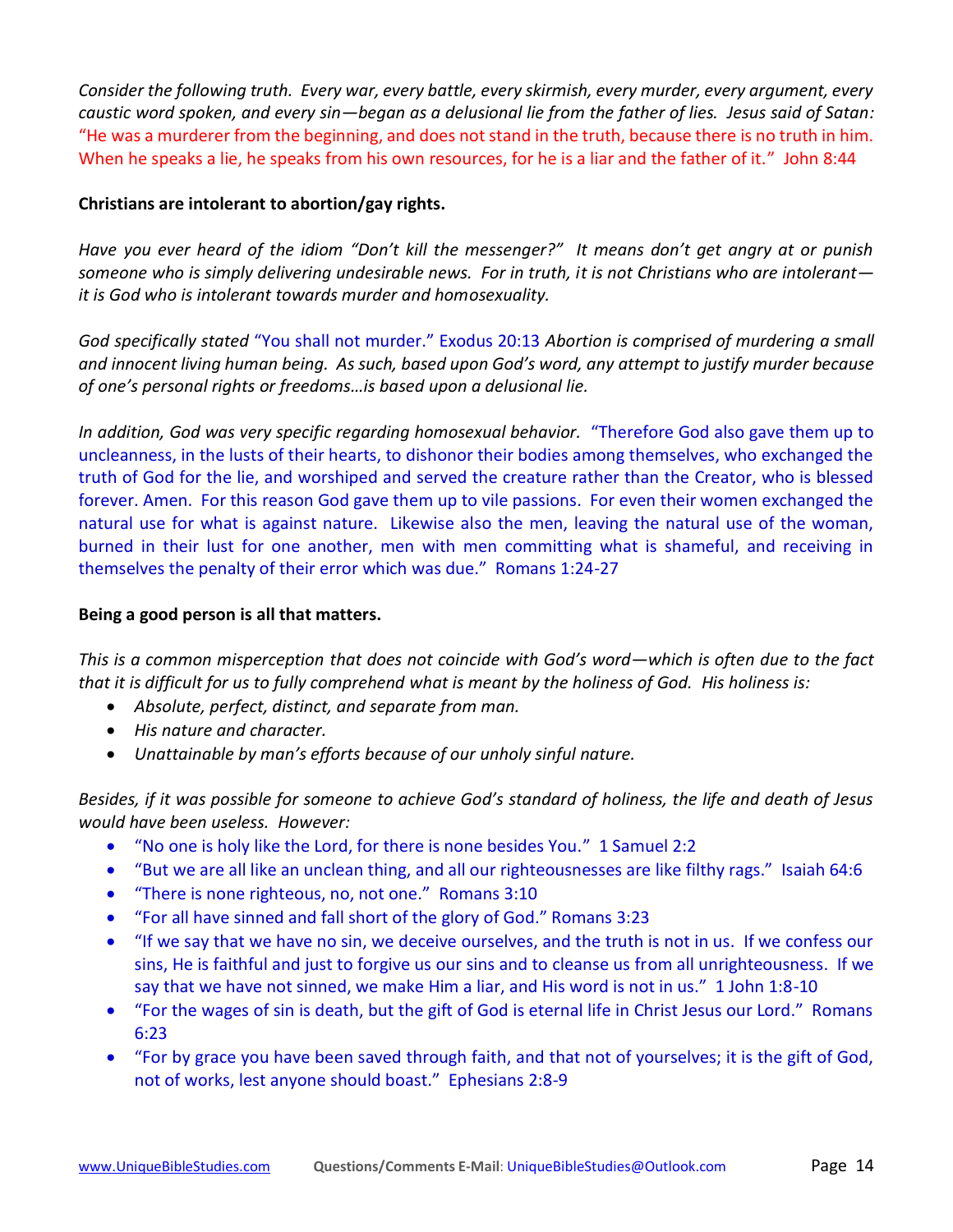### **Churches are after money.**

*There are some churches you should avoid; and there are some churches that have placed their faith and trust in God meeting their financial needs. However, pastors (on occasion) must still remind the faithful of God's mandate (and spiritual importance) of tithing.*

*Besides, financially supporting your church is a very good and important thing to do. However, it is important to note that it is God's desire that when one gives, they give due to joy, thankfulness and the desires of their heart—and not out of obligation or with reluctance.* "So let each one give as he purposes in his heart, not grudgingly or of necessity; for God loves a cheerful giver." 2 Corinthians 9:7

### **There is more than one way to Heaven.**

*This perception is often due to the fact that we are living in an age of tolerance, and with social norms that declare you can "believe in anything you want to believe." However, this is far from the truth of God's word.*

*Jesus said,* "Enter by the narrow gate; for wide is the gate and broad is the way that leads to destruction, and there are many who go in by it. Because narrow is the gate and difficult is the way which leads to life, and there are few who find it." Matthew 7:13-14

*Jesus said,* "I am the way, the truth, and the life. No one comes to the Father except through Me." John 14:6

*The words of Jesus Christ declare He is the narrow gate and the only path to God and eternal life. In other words, because of our sin and because of God's holiness, the only way to establish a relationship with God is through His Son—who covers our sin with the blood that He shed when He was crucified on the cross. God will only accept His Son as a payment and covering for our sins. He will not accept any other sacrifice for our sins because nothing compares to what His Son accomplished. Can you identify anything more valuable to offer God as a payment of our sins—other than* "The Lamb of God who takes away the sin of the world!"? John 1:29

"Knowing that you were not redeemed with corruptible things, like silver or gold, from your aimless conduct received by tradition from your fathers, but with the precious blood of Christ, as of a lamb without blemish and without spot. He indeed was foreordained before the foundation of the world, but was manifest in these last times for you who through Him believe in God, who raised Him from the dead and gave Him glory, so that your faith and hope are in God." 1 Peter 1/18-21

## **There are errors in the Bible.**

There are times when someone will interpret a verse or words out of context and declare it as an error. As such, it important to "drill down" and identify the specific scripture, text or whatever is supporting their perception of a biblical error. Sometimes, this type of response is simply an opinion, or a deflection, and is not supported by any specifics. The only way to determine if this perception is real or unfounded is to ask for specifics.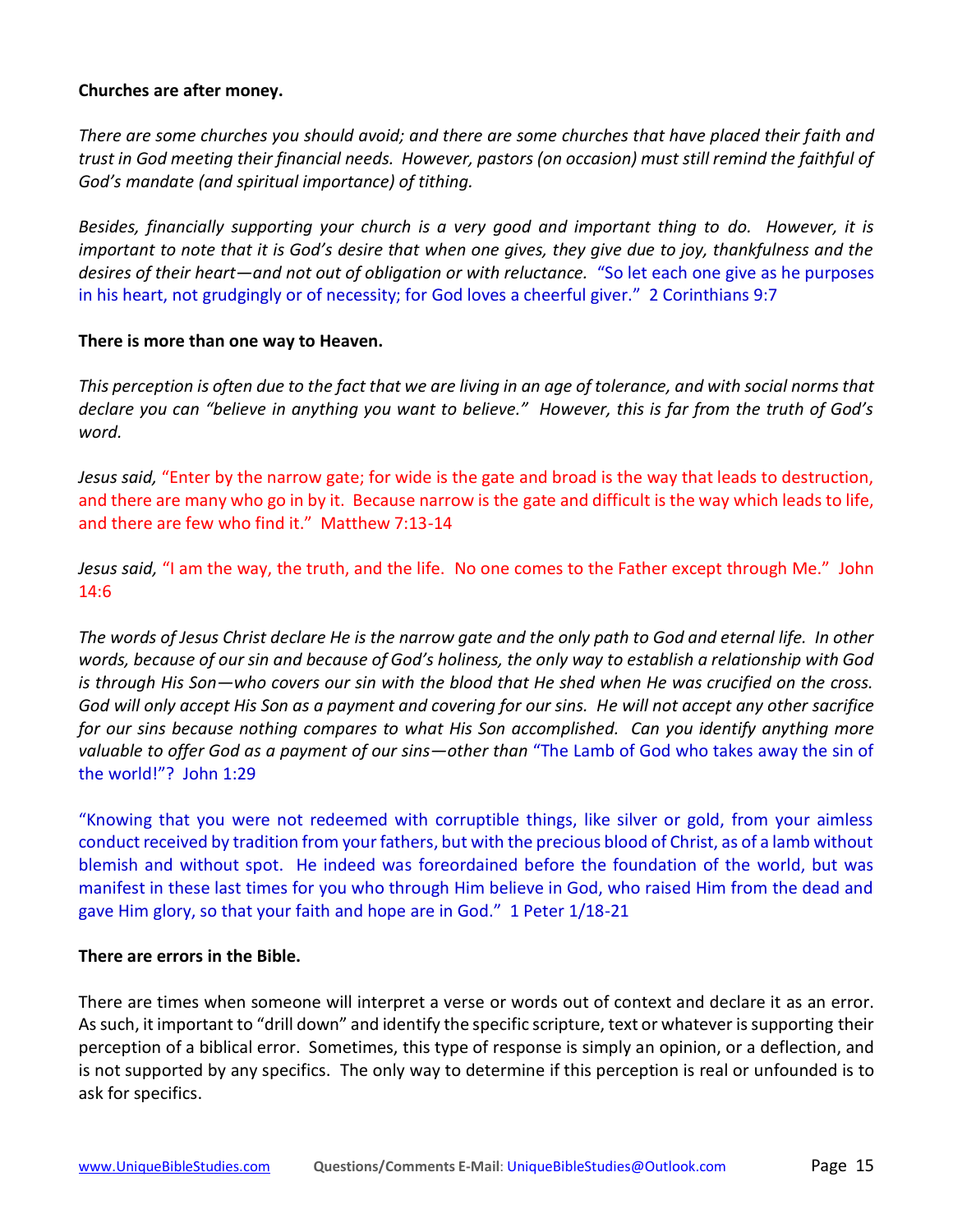*I would very much like to understand what you are saying. Can you please provide me with specifics? What in the Bible is incorrect?* 

- *If they provide you with a specific "error" in the Bible:*
	- o If you are aware of this misunderstanding, answer it directly.
	- $\circ$  If you are not aware, it is best to document what they say, research the topic and meet with them again to explain the truth (and share the scriptures below).
- If they do not provide you with specifics, share the scripture below.

"Knowing this first, that no prophecy of Scripture is of any private interpretation, for prophecy never came by the will of man, but holy men of God spoke as they were moved by the Holy Spirit." 2 Peter 1:20-21

"All Scripture is given by inspiration of God, and is profitable for doctrine, for reproof, for correction, for instruction in righteousness, that the man of God may be complete, thoroughly equipped for every good work." 2 Timothy 3:16-17

"For the word of God is living and powerful, and sharper than any two-edged sword, piercing even to the division of soul and spirit, and of joints and marrow, and is a discerner of the thoughts and intents of the heart." Hebrews 4:12

### **Christians are hypocrites.**

*The only time Jesus Christ demonstrated righteous anger is when He was directly dealing with religious hypocrites. For example, He turned over the money changer tables in the Temple and declared to them:* "It is written, 'My house shall be called a house of prayer,' but you have made it a 'den of thieves.'" *He also directly confronted the Jewish religious leaders by declaring their hypocrisy—which is documented in Matthew 23. Here are a couple of examples of what Jesus said for all to hear.*

"Woe to you, scribes and Pharisees, hypocrites! For you cleanse the outside of the cup and dish, but inside they are full of extortion and self-indulgence. Blind Pharisee, first cleanse the inside of the cup and dish, that the outside of them may be clean also." Matthew 23:25-26

"Woe to you, scribes and Pharisees, hypocrites! For you are like whitewashed tombs which indeed appear beautiful outwardly, but inside are full of dead men's bones and all uncleanness. Even so you also outwardly appear righteous to men, but inside you are full of hypocrisy and lawlessness." Matthew 23:27- 28

*Like you, Jesus disapproved hypocritical behavior, and chided them in public for all to hear. And yes, in truth every church has members that may demonstrate hypocritical behavior. This is inevitable because the church is filled with people who have a propensity to make mistakes (like you and me). However, many in the church are actively seeking to grow in Christ and overcome their faults. This perception of hypocrites in the church is akin to someone walking into a hospital and complaining "There are sick persons in here!" In addition, most Christian churches will have a "core" of believers who truly seek Jesus Christ; desire to eliminate any behavior that does not align with the character of Jesus; and willingly yield to the Holy Spirit with the intent of doing everything possible to exemplify Him in their lives.*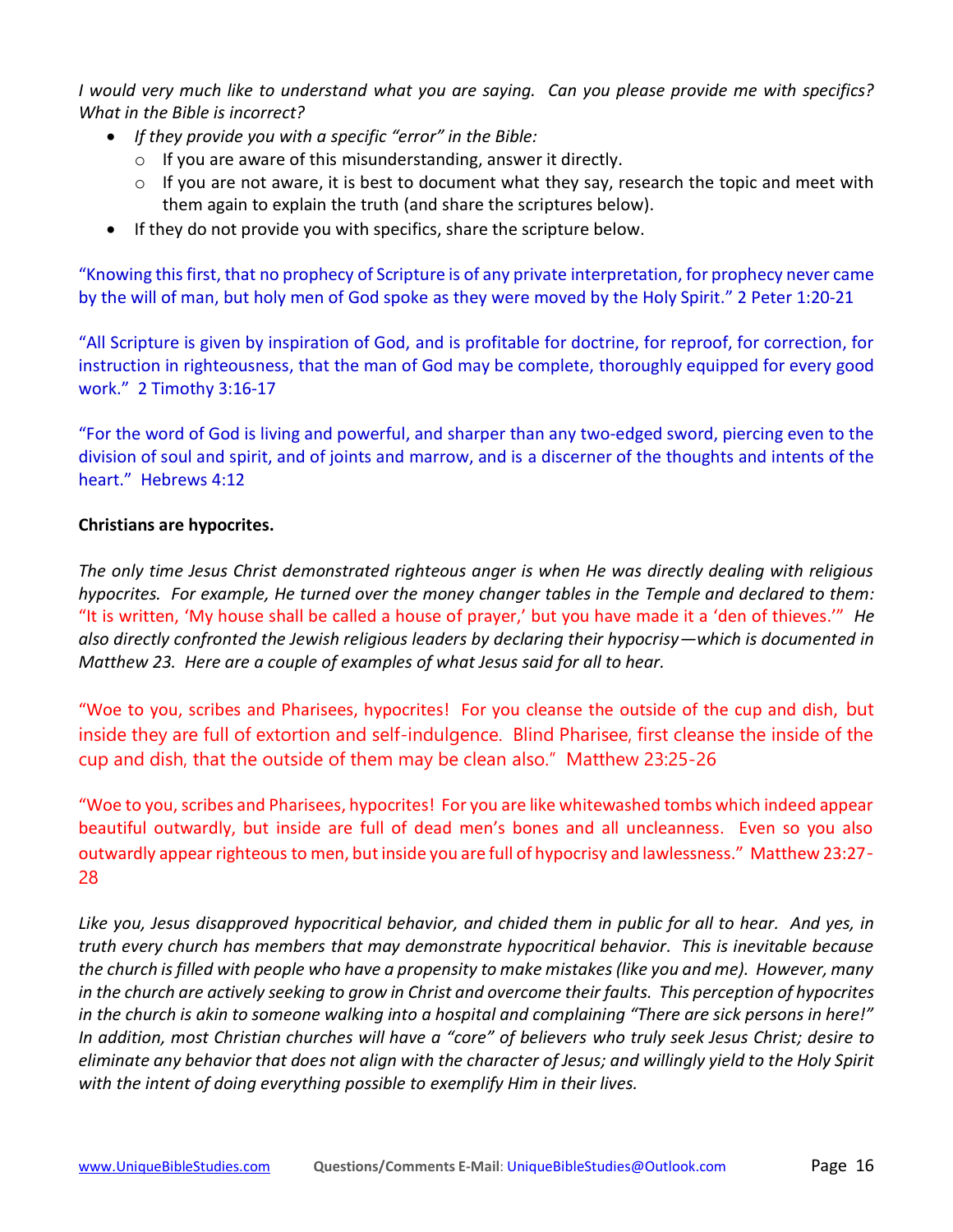### **Christian persecution.**

*This is a real concern. Satan and his minions will do everything possible to keep people in darkness, and diminish the light of Jesus. As such, Christians have been persecuted for almost 2,000 years—and is becoming more prevalent as we enter into the last days.*

*Christian persecution ranges across the globe from social rejection to death. Many are not aware of the challenges faced by Christians living in countries where punishment is justified (and in some countries mandated) for noncompliance of government or religious laws. In addition, it is common in some countries for non-Christians to either trap a Christian into saying or doing something considered a crime, or they will make an accusation based upon a lie.* 

*Here are examples of Christian persecution that occurs in different countries today.*

| North Korea | Imprisonment & torture who do not worship the nation's leader.         |
|-------------|------------------------------------------------------------------------|
| Afghanistan | Christians are rejected by family or killed.                           |
| Somalia     | Islamist group al-Shabab will kill a suspected Christian.              |
| Sudan       | Converting from Islam to Christianity is punishable by death.          |
| Pakistan    | Christian women and children are targets of abuse.                     |
| Eritrea     | Many Christians have been attacked, tortured, and imprisoned.          |
| Libya       | Islamic converts risk being killed. Evangelism and Bibles are illegal. |
| Iraq        | Public executions of Christians by Isis have occurred.                 |
| Yemen       | Tribal leaders & al-Qaida kidnapped and killed Yemeni Christians.      |
| Iran        | Christians are treated as second-class citizens.                       |
| India       | Christians who convert from Hinduism are attacked; homes destroyed.    |
|             |                                                                        |

*As such, an objection based upon fear of persecution is real, accurate and true because their life may be in danger for expressing faith in Jesus Christ. Christian persecution has existed since Jesus walked on earth, and will continue until He returns.*



*Early Christians living under severe persecution would draw this symbol as a clandestine means to identify themselves as a Christian, or to convey a meeting place to worship.* 

*Jesus warned of persecution and described the associated blessings of persecution.*

"Blessed are those who are persecuted for righteousness' sake, for theirs is the kingdom of heaven." Matthew 5:10

"If the world hates you, you know that it hated Me before it hated you. If you were of the world, the world would love its own. Yet because you are not of the world, but I chose you out of the world, therefore the world hates you. Remember the word that I said to you, 'A servant is not greater than his master.' If they persecuted Me, they will also persecute you." John 15:18-20

"Blessed are you when men hate you, and when they exclude you, and revile you, and cast out your name as evil, for the Son of Man's sake. Rejoice in that day and leap for joy! For indeed your reward is great in heaven, for in like manner their fathers did to the prophets." Luke 6:22-23